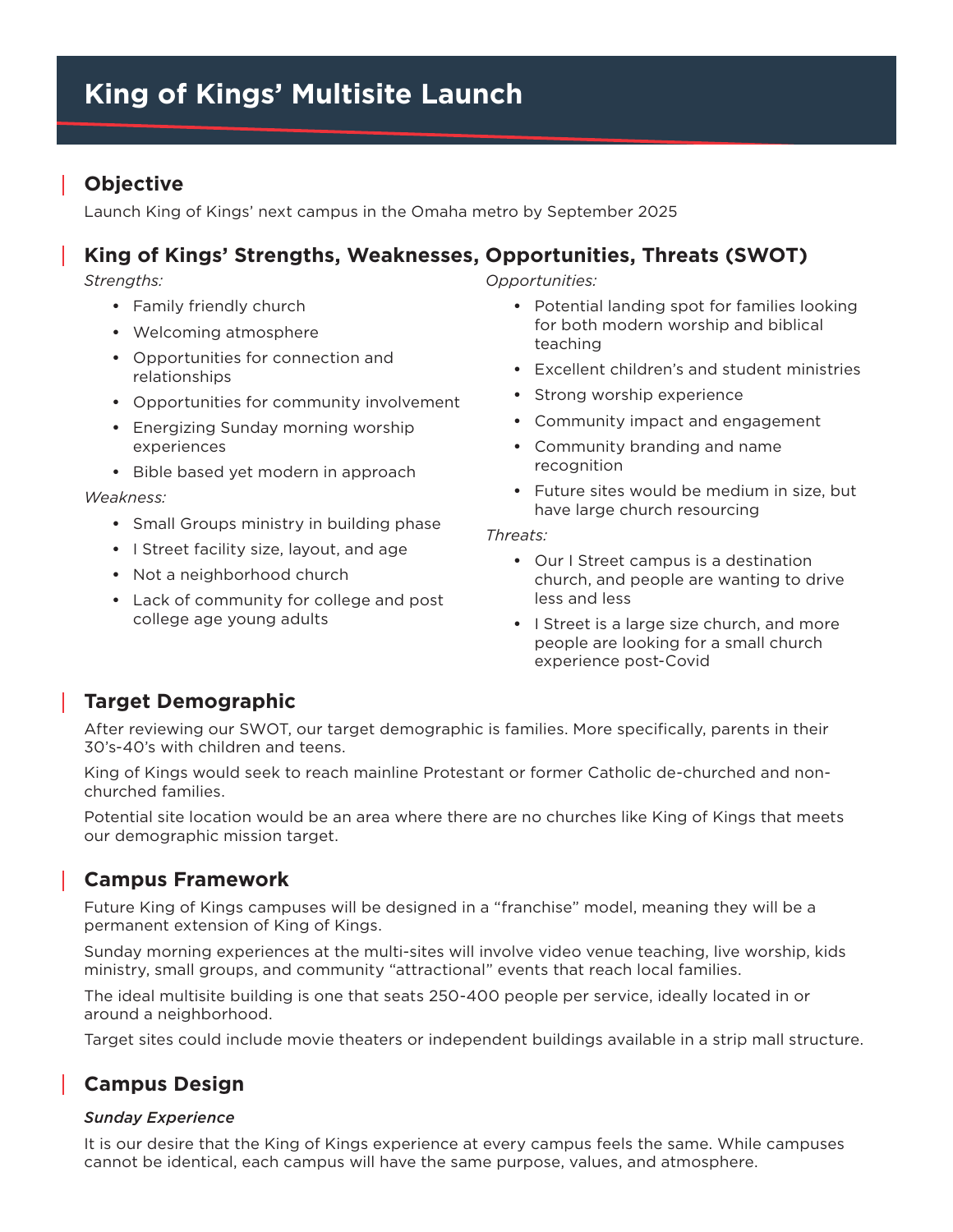#### *Preaching/Teaching*

Messages at our multi-sites would be given via video by the teaching team of Greg Griffith, Zach Zehnder, and Mike White. King of Kings has a uniquely gifted teaching team that is one of the best in the LCMS.

#### *Campus Director:*

One of the challenges facing the LCMS is the provision, training, and raising of pastors. In an era where LCMS seminaries have seen declining enrollment<sup>1</sup> providing pastors for one campus, let alone multiple campuses, is not feasible. Campus Directors would be ordained or non-ordained leaders who would provide oversight to small groups, community involvement, and member care for each of our campuses.

#### *Campus Worship Director*

This person is responsible for leading their campus' worship experiences, from children to adults, with a live team. They would work closely with the Global Worship Director and would be responsible for recruiting, raising, and retaining musical talent.

#### *Guest Experience Campus Lead*

This person is responsible for creating a welcoming environment for all guests as set by the Global Guest Experience Director.

#### *Kids Ministry Campus Lead*

This person is responsible for leading kids and student ministry on Sunday mornings through dynamic, age-appropriate worship and teaching as set by the Global Kids Ministry Director.

#### *Midweek campus experiences*

- **•** Small Groups
- **•** Prayer Nights
- **•** Community engagement

#### *Weekday facility usage*

**•** Each campus would determine the greatest use of its facility for community engagement and third source revenue.